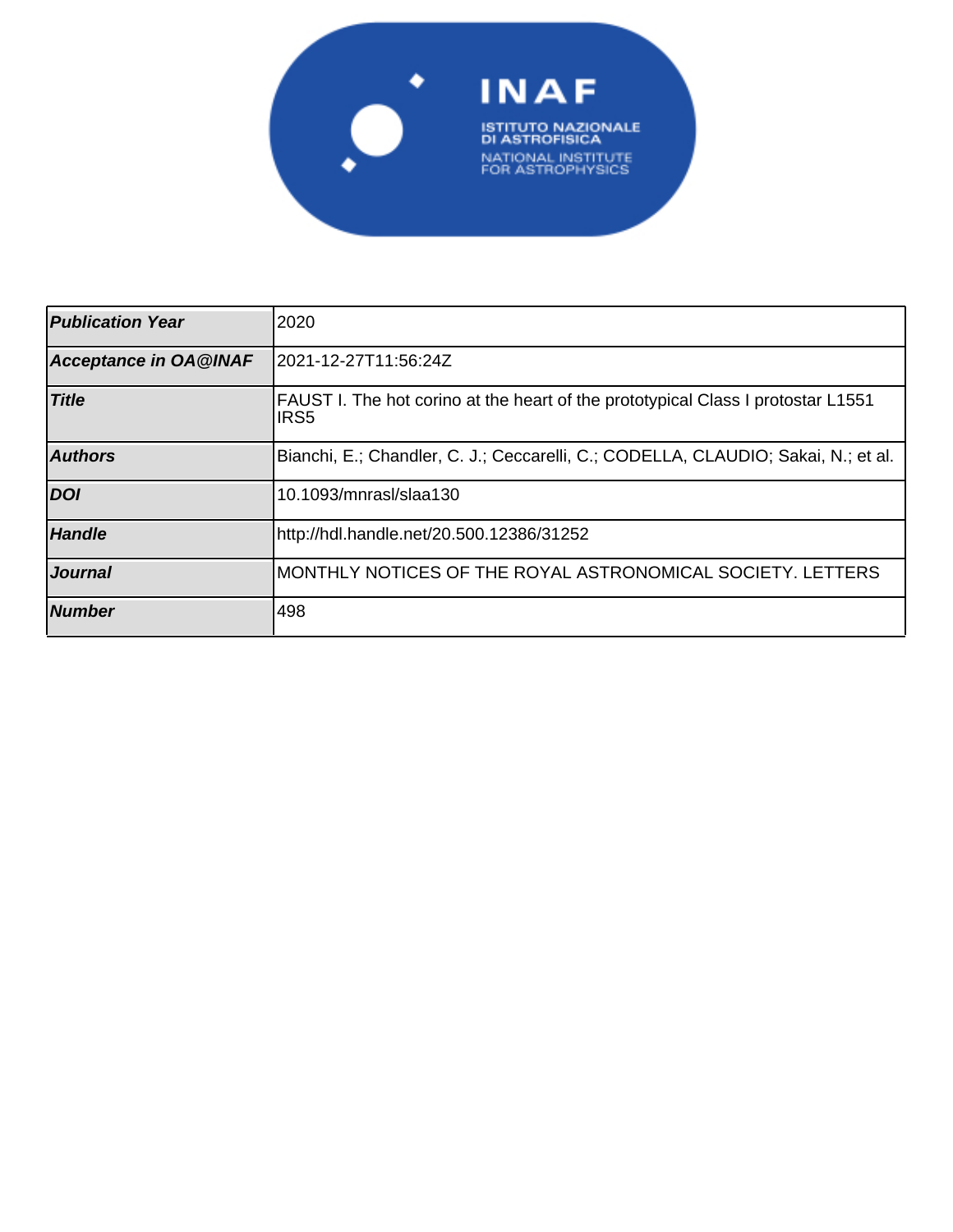# **FAUST I. The hot corino at the heart of the prototypical Class I protostar L1551 IRS5**

E. Bianchi<sup>n</sup>[,](http://orcid.org/0000-0002-3297-4497) <sup>1</sup> C. J. Chandler, <sup>2</sup> C. Ceccarelli<sup>n</sup>, <sup>1</sup> C. Codella, <sup>1,3</sup> N. Sakai<sup>n</sup>, <sup>4</sup> A. López-Sepulcre, <sup>1,5</sup> L. T. Maud[,](http://orcid.org/0000-0002-9668-3592)<sup>6</sup> G. Moellenbrock,<sup>2</sup> B. Svoboda,<sup>2</sup> Y. Watanabe <sup>®</sup>,<sup>7</sup> T. Sakai,<sup>8</sup> F. Ménard,<sup>1</sup> Y. Aikawa,<sup>9</sup> F. Alves[,](http://orcid.org/0000-0001-5121-5683)  $^{10}$  N. Balucani  $\bigcirc$ ,  $^{11}$  M. Bouvier,  $^{1}$  P. Caselli,  $^{12}$  E. Caux,  $^{13}$  S. Charnley,  $^{14}$  S. Choudhury,  $^{10}$ M. De Simone[,](http://orcid.org/0000-0003-0348-3418)<sup>1</sup> F. Dulieu,<sup>15</sup> A. Durán,<sup>16</sup> L. Evans,<sup>3,13</sup> C. Favre,<sup>1</sup> D. Fedele,<sup>3</sup> S. Feng,<sup>17,18,19</sup> F. Fontani <sup>®</sup>,<sup>3</sup> L. Francis,  $20,21$  T. Hama,  $22,23$  T. Hanawa,  $24$  E. Herbst,  $25$  T. Hirota,  $18$  M. Imai,  $26$  A. Isella,  $27$ I. Jiménez-Serra, <sup>28</sup> D. Johnstone, <sup>20,21</sup> C. Kahane, <sup>1</sup> B. Lefloch, <sup>1</sup> L. Loinard, <sup>16,29</sup> M. J. Maureira, <sup>10</sup> S. Mercimek,<sup>3,30</sup> A. Miotello,<sup>6</sup> S. Mori,<sup>9</sup> R. Nakatani,<sup>4</sup> H. Nomura,<sup>31</sup> Y. Oba,<sup>32</sup> S. Ohashi,<sup>4</sup> Y. Okoda,<sup>26</sup> J. Ospina-Zamudio  $\bigcirc$ [,](http://orcid.org/0000-0002-9637-4554) <sup>1</sup> Y. Oya, <sup>26</sup> J. Pineda  $\bigcirc$ , <sup>10</sup> L. Podio  $\bigcirc$ , <sup>3</sup> A. Rimola  $\bigcirc$ , <sup>32</sup> D. Segura Cox, <sup>12</sup> Y. Shirley, <sup>33</sup> V. Taquet,<sup>3</sup> L. Testi,<sup>6</sup> C. Vastel,<sup>[1](http://orcid.org/0000-0002-5359-8072)3</sup> S. Viti,<sup>34</sup> N. Watanabe,<sup>35</sup> A. Witzel,<sup>1</sup> C. Xue,<sup>25</sup> Y. Zhang,<sup>4</sup> B. Zhao <sup>10</sup> and S. Yamamoto $26$ 

*Affiliations are listed at the end of the paper*

Accepted 2020 July 13. Received 2020 July 10; in original form 2020 June 2

### **ABSTRACT**

The study of hot corinos in solar-like protostars has been so far mostly limited to the Class 0 phase, hampering our understanding of their origin and evolution. In addition, recent evidence suggests that planet formation starts already during Class I phase, which therefore represents a crucial step in the future planetary system chemical composition. Hence, the study of hot corinos in Class I protostars has become of paramount importance. Here, we report the discovery of a hot corino towards the prototypical Class I protostar L1551 IRS5, obtained within the ALMA (Atacama Large Millimeter/submillimeter Array) Large Program FAUST (Fifty AU STudy of the chemistry in the disc/envelope system of solar-like protostars). We detected several lines from methanol and its isotopologues ( ${}^{13}CH_3OH$  and  $CH_2DOH$ ), methyl formate, and ethanol. Lines are bright towards the north component of the IRS5 binary system, and a possible second hot corino may be associated with the south component. The methanol lines' non-LTE analysis constrains the gas temperature ( $\sim$ 100 K), density ( $\geq$ 1.5 × 10<sup>8</sup> cm<sup>-3</sup>), and emitting size ( $\sim$ 10 au in radius). All CH<sub>3</sub>OH and <sup>13</sup>CH<sub>3</sub>OH lines are optically thick, preventing a reliable measure of the deuteration. The methyl formate and ethanol relative abundances are compatible with those measured in Class 0 hot corinos. Thus, based on this work, little chemical evolution from Class 0 to I hot corinos occurs.

**Key words:** astrochemistry – stars: formation – ISM: molecules.

#### **1 INTRODUCTION**

Solar-like planetary systems are the result of a complex process that starts from a cold molecular cloud and evolves through various phases (e.g. Caselli & Ceccarelli 2012). Among them, the Class I protostellar stage, whose typical duration is  $\leq 10^5$  yr, represents a crucial link between the youngest Class 0 and the Class II/III protostars (e.g. Crimier et al. 2010), the latter being characterized by developed protoplanetary discs. A recent ALMA breakthrough was the detection of gaps and rings in discs around protostars with ages ≤1 Myr (Sheehan & Eisner 2017; Fedele et al. 2018), strongly suggesting that the planet formation process starts already in Class I

protostellar discs. Since the process itself and the chemical content of the future planets, asteroids, and comets depend on the chemical composition of the disc/envelope, understanding it at the planet formation scales has become crucial.

However, despite its far-reaching importance, the chemical content of Class I protostars is, at the moment, poorly known. Class 0 protostars have infalling–rotating envelopes and circumstellar discs whose chemical composition largely, but not exclusively, depends on the distance from the central accreting object and the composition of the grain mantles (e.g. Caselli & Ceccarelli 2012; Sakai & Yamamoto 2013). Particularly relevant to this letter, Class 0 protostars possess hot corinos (Ceccarelli 2004), which are defined as warm ( $\geq$ 100 K), dense ( $\geq 10^7$  cm<sup>-3</sup>), and compact ( $\leq 100$  au) regions enriched in interstellar complex organic molecules (hereafter iCOMs; Ceccarelli et al. 2017). The chemical composition in these regions is believed to be the result of the sublimation of the grain mantles where the dust reaches about 100 K, regardless of the detailed geometry of the

*<sup>-</sup>* E-mail: [eleonora.bianchi@univ-grenoble-alpes.fr](mailto:eleonora.bianchi@univ-grenoble-alpes.fr) (EB);

[cecilia.ceccarelli@univ-grenoble-alpes.fr](mailto:codella@arcetri.astro.it) (CC); [codella@arcetri.astro.it](mailto:cecilia.ceccarelli@univ-grenoble-alpes.fr) (CC)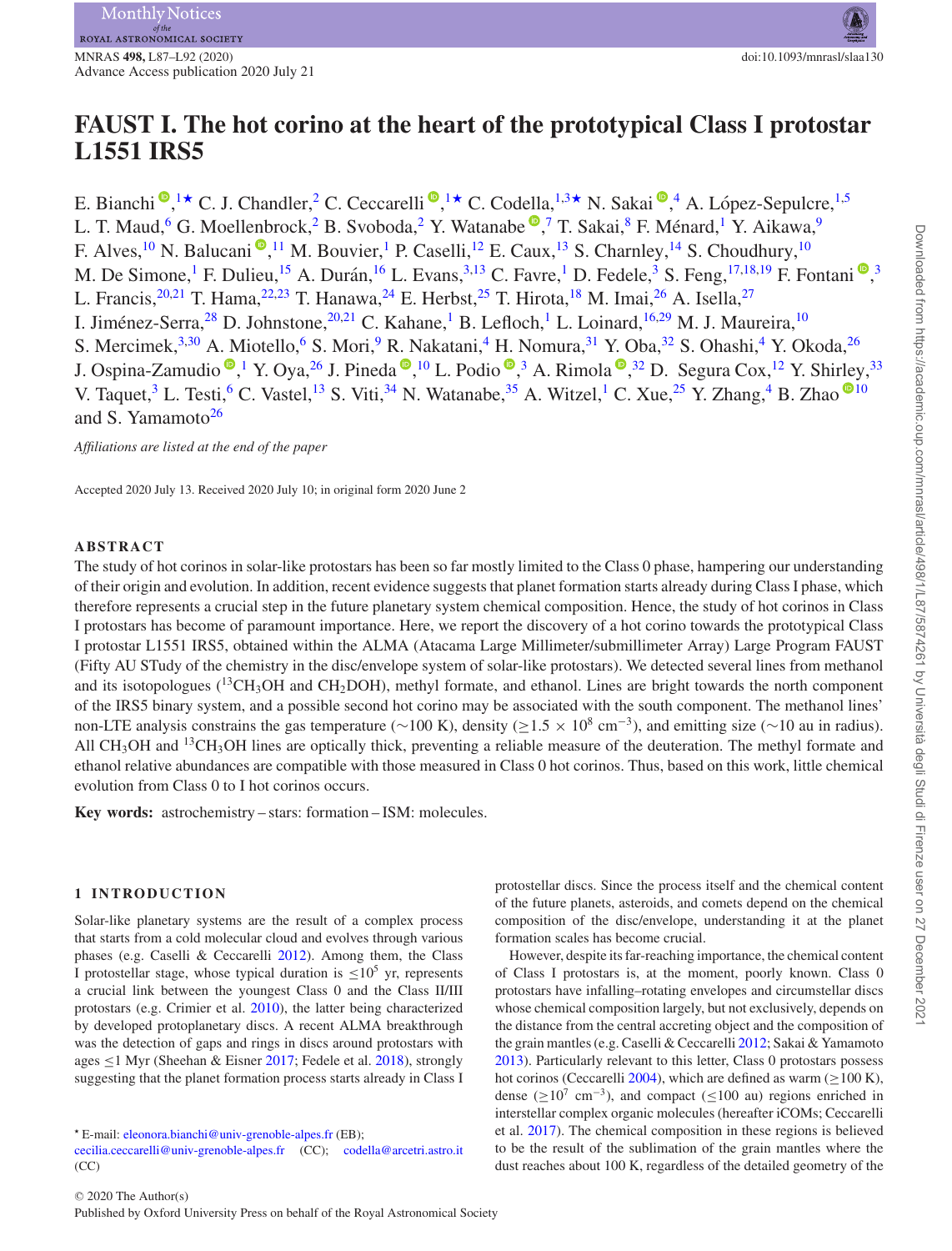region, whether a spherical infalling envelope or a circumstellar disc. While about a dozen Class 0 hot corinos are imaged so far, only two Class I hot corinos are (De Simone et al. 2017; Bergner et al. 2019a; Belloche et al. 2020). More generally, few studies have focused on Class I protostars, often targeting the envelope or specific molecules (Jørgensen, Schöier & van Dishoeck 2004; Codella et al. 2016, 2018; Bianchi et al. 2017, 2019b, a; Bergner et al. 2018, 2019a, b; Artur de la Villarmois et al. 2019a; Artur de la Villarmois, Kristensen & Jørgensen 2019b; Oya et al. 2019). The scarcity of available observations makes it difficult to assess whether or not the chemical composition of Class 0 and I protostars differs. Observations of the chemical content of Class I protostars at the planet formation scale have now become urgent to understand the chemical evolution during the formation of planetary systems around solar-like stars.

In this context, the ALMA (Atacama Large Millimeter/submillimeter Array) Large Program FAUST (Fifty AU STudy of the chemistry in the disc/envelope system of solar-like protostars; [http://faust-alma.riken.jp\)](http://faust-alma.riken.jp) is designed to survey the chemical composition of a sample of 13 Class 0/I protostars at the planet formation scale, probing regions from about 1000 to 50 au (all have a distance ≤250 pc). The selected sources represent the protostellar chemical diversity observed at large ( $\geq$ 1000 au) scales. All the targets are observed in three frequency set-ups chosen to study both continuum and line emission from specific molecules: 85.0–89.0, 97.0–101.0, 214.0–219.0, 229.0–234.0, 242.5–247.5, and 257.5–262.5 GHz. The FAUST survey provides a uniform sample in terms of frequency setting, angular resolution, and sensitivity. We report the first results, obtained towards the prototypical Class I protostar L1551 IRS5. This study focuses on iCOM lines and aims at discovering and studying its hot corino(s).

#### **2 THE L1551 IRS5 SOURCE**

L1551 IRS5 is located in Taurus (Strom, Strom & Vrba 1976) at a distance of 141  $\pm$  7 pc (Zucker et al. 2019), has a  $L_{bol} = 30-$ 40  $L_{\odot}$  (Liseau, Fridlund & Larsson 2005), is a FU Ori-like object (Connelley & Reipurth 2018), and is considered a prototypical Class I source (Adams, Lada & Shu 1987; Looney, Mundy & Welch 1997). It is surrounded by a large (∼0.1 pc) rotating/infalling envelope with  $A<sub>v</sub>$  *>* 100 mag (e.g. Fridlund et al. 2005; Moriarty-Schieven et al. 2006; White et al. 2006) studied via lines from several species such as CH<sub>3</sub>OH, HCN, CS, and HCO<sup>+</sup> (e.g. Fridlund et al.  $2002$ ; White et al. 2006). L1551 IRS5 is associated with a molecular outflow and the HH154 jet, extensively studied in the X-ray, optical, near-IR, and radio emission (e.g. Snell, Loren & Plambeck 1980; Fridlund et al.  $2005$ ; Schneider, Günther & Schmitt  $2011$ , and references therein). Zooming into the inner 100 au, L1551 IRS5 is a binary system, revealed for the first time by VLA cm observations (Bieging & Cohen 1985) that show two parallel jets (Rodríguez et al. 2003b). The binarity was confirmed by BIMA millimetre observations (Looney et al. 1997) that identified a northern source N ( $\sim$ 0.8 M<sub>☉</sub>) and a southern source S ( $\sim$ 0.3 M<sub>☉</sub>) (Liseau et al. 2005). The two protostars are surrounded by a circumbinary disc, whose radius and mass are  $\sim$ 140 au and 0.02–0.03 M<sub>☉</sub>, respectively (Looney et al. 1997; Cruz-Sáenz de Miera et al. 2019). ALMA observations also suggest the presence of two dusty discs ( $M_{disc}$  > 0.006  $M_{\odot}$ ) towards N and S, with radii between 8 and 14 au. The protostellar discs' inclination is expected to be ∼35–45° for N and ∼24–44° for S (Lim et al. 2016; Cruz-Sáenz de Miera et al. 2019). Proper motion measurements show an orbital rotation of N and S with a period of ∼260 yr and an eccentricity orbit tilted by up to 25◦ from the circumbinary disc (Rodríguez et al.  $2003b$ ; Lim et al.  $2016$ ).

## **3 OBSERVATIONS**

L1551 IRS5 was observed with ALMA (FAUST Large Program 2018.1.01205.L). The data here exploited were acquired on 2018 October 25 using the C43-5 antenna configuration, with baselines between 15 m and 1.4 km. The analysed spectral window (232.8– 234.7 GHz) was observed using spectral channels of 488 kHz (0.63 km s<sup>-1</sup>). The observations were centred at  $\alpha_{J2000} = 04^h$  $31^{\rm m}$   $34^{\rm s}$  $14$ ,  $\delta_{\text{J2000}} = +18^{\circ}$  08<sup>'</sup> 05<sup>'</sup>. 10. The quasar J0423–0120 was used as bandpass and flux calibrator, and J0510+1800 as phase calibrator. The data were calibrated using the ALMA calibration pipeline within CASA (McMullin et al. 2007) and we included an additional calibration routine to correct for the  $T_{\text{sys}}$  and spectral data normalization.<sup>1</sup> The data were self-calibrated using carefully determined line-free continuum channels, including corrections for the continuum spectral index, and the continuum model was then subtracted from the visibilities prior to imaging the line data. The resulting continuum-subtracted line cube, made using a Briggs robust parameter of 0.4, has a synthesized beam of 0.37 arcsec  $\times$  0.31 arcsec (PA = 39<sup>°</sup>), and an rms noise of 1 mJy beam<sup>-1</sup> in a 0.6 km s<sup>-1</sup> channel, as expected. We estimate the absolute flux calibration uncertainty of 10 per cent and an additional error of 10 per cent for the spectra baseline determination. Spectral line imaging was performed with the CASA package, while the data analysis was performed using the IRAM-GILDAS package.

#### **4 RESULTS**

Fig. 1 shows the map towards L1551 IRS5 of the dust emission at 1.3 mm and the positions of N and S at different dates since 1983. The two objects are not clearly resolved. The deconvolved source size, derived from a 2D Gaussian fit of the emission, is around 0.4 arcsec, similar to the beam size. In addition, it is evident that N is brighter, in agreement with previous observations (Cruz-Sáenz de Miera et al. 2019). The continuum map also shows extended emission (∼1 arcsec in radius) associated with the circumbinary disc.

Table 1 lists the detected lines from the following iCOMs: methanol and its most abundant isotopologues ( $CH<sub>3</sub>OH$ ,  $^{13}CH<sub>3</sub>OH$ , and  $CH<sub>2</sub>DOH$ ), methyl formate (HCOOCH<sub>3</sub>), and ethanol  $(CH<sub>3</sub>CH<sub>2</sub>OH)$ . In Fig. 1, we show the integrated intensity (moment 0) maps for one representative line of each molecule. For all lines, the emission peak coincides, within the synthesized beam, with the continuum position peak of source N, although fainter emission is also detected towards the southern component. The figure also shows the spectra of the CH<sub>3</sub>OH  $5<sub>4,2</sub>$ –6<sub>3,3</sub> E line, extracted in one pixel from different positions across the region in a direction perpendicular to the jet direction. Note that the spectra of the other iCOM lines have the same behaviour.

### **4.1 IRS5 N**

The methanol emission towards N, marked as P3 in Fig. 1, has a double-peaked profile with a central dip at  $+7.5$  km s<sup>-1</sup>. The red- and blueshifted peaks seem associated with gas to the north (positions P1 and P2) and south (P4 and P5) of N, respectively. This velocity pattern, perpendicularly to the jet axis, could be due to either a rotating inner envelope or a disc. Unfortunately, since the emission is not resolved, it is impossible to discriminate between the two possibilities. The spectra of all detected iCOM lines towards

<sup>1</sup>https://help.almascience.org/index.php?/Knowledgebase/Article/View/419; Moellenbrock et al. (in preparation).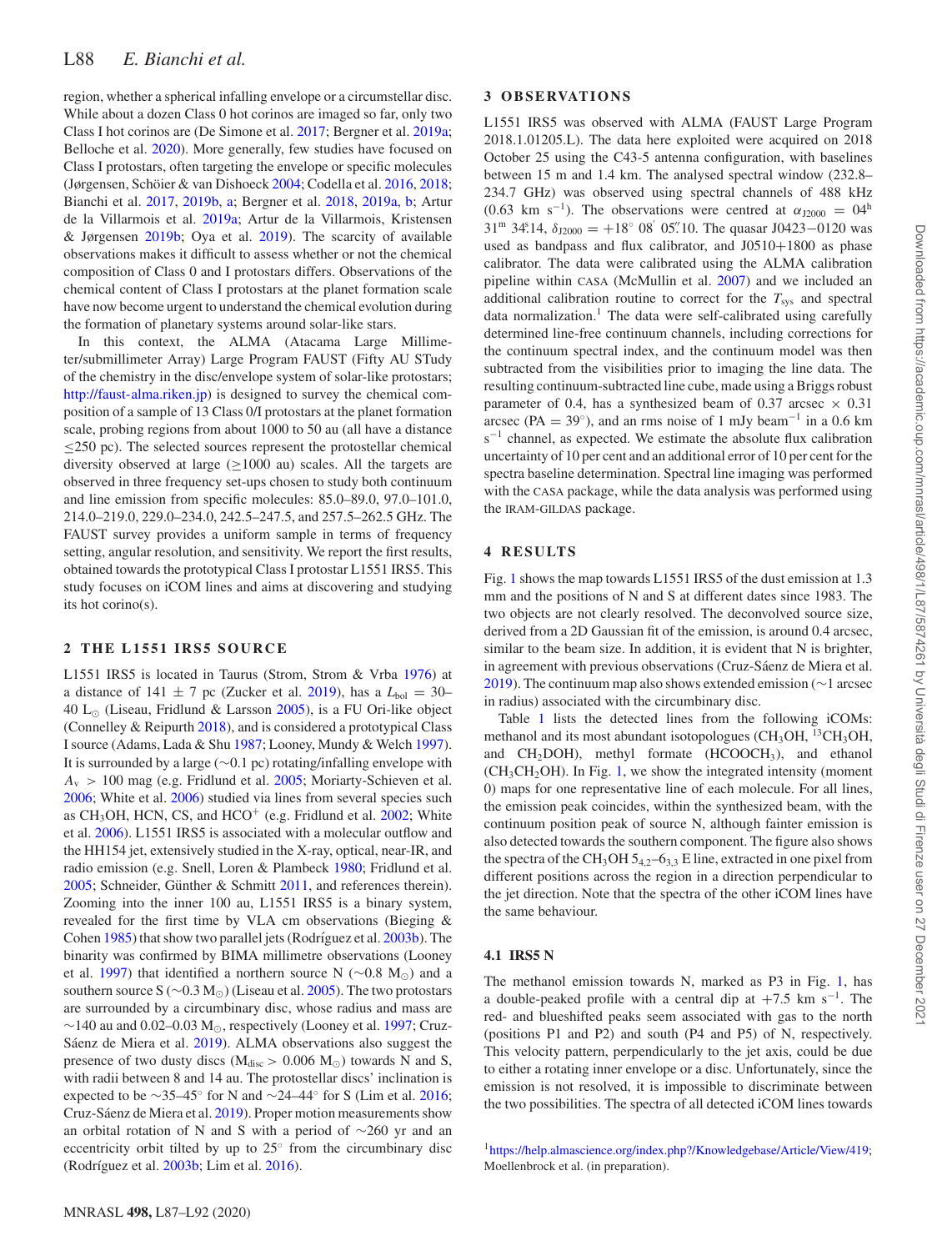

**Figure 1.** Dust and line emission towards L1551 IRS5. Upper left: 1.3 mm dust continuum emission in colour scale and black contours. First contours and steps are  $10\sigma$  (1.8 mJy beam<sup>-1</sup>) and  $100\sigma$ , respectively. The white stars indicate the positions of N and S measured in 1983, 1998, and 2012 (Rodríguez et al.  $2003a$ ; Lim et al.  $2016$ ), while the cyan stars refer to  $2018$ (this work). The magenta arrows indicate the jet directions (Rodríguez et al. 2003b). Upper right: Colour scale and white contours show the moment 0 map of the CH<sub>3</sub>OH 5<sub>4,2</sub>–6<sub>3,3</sub> E line, integrated over +2 to +15 km s<sup>-1</sup>. First contours and steps are 8 $\sigma$  (40 mJy beam<sup>-1</sup> km<sup>-1</sup>) and 15 $\sigma$ , respectively. The white squares, labelled from P1 to P8, are the different positions where the spectra displayed on the right-hand panels are extracted. The positions P3 and P6 correspond to N and S, respectively. Lower left: Same as for the upper right panel, for the CH<sub>2</sub>DOH  $8_{2,6} - 8_{1,7}$  e0 line, integrated over  $+2$  to +15 km s<sup>-1</sup>. First contours and steps are 8 $\sigma$  (42 mJy beam<sup>-1</sup> km<sup>-1</sup>) and 15*σ*, respectively. Lower right: Colour scale and yellow contours show the moment 0 map of the a-CH<sub>3</sub>CH<sub>2</sub>OH  $10_{5,5}$ -10<sub>4,6</sub> line integrated between +2 and +15 km s<sup>-1</sup>. First contours and steps are  $5\sigma$  (42 mJy beam<sup>-1</sup> km<sup>-1</sup>) and 10*σ*, respectively. White contours show the moment 0 map of the HCOOCH3  $18_{4,14}-17_{4,13}$  A line integrated between  $+2$  and  $+12$  km s<sup>-1</sup>. First contours and steps are  $5\sigma$  (28.5 mJy beam<sup>-1</sup> km<sup>-1</sup>) and  $10\sigma$ , respectively. Right-hand panel: CH<sub>3</sub>OH 5<sub>4,2</sub>-6<sub>3,3</sub> spectra extracted at the P1–P8 map positions. The vertical dashed lines mark the systemic velocity inferred towards N (+7.5 km  $s^{-1}$ ) and S (+4.5 km  $s^{-1}$ ), respectively.

position P3, corresponding to the N continuum peak, are shown in Fig. 2, while their spectral parameters are reported in Table 1.

#### **4.2 IRS5 S**

Similarly to N, the lines are double-peaked towards S, with a central dip at  $+4.5$  km s<sup>-1</sup>, namely  $\sim$ 3 km s<sup>-1</sup> redshifted with respect to N. Going south (positions P7 and P8), the red peak disappears and only the blue one remains, suggesting again emission from a rotating inner envelope or a disc, assuming that the red peak is mainly associated with S.

#### **5 COLUMN DENSITIES AND PHYSICAL PARAMETERS**

We derived the density and temperature of the gas emitting the methanol lines towards P3 (Table 1), along with the molecular abundances of the detected iCOMs. To this end, we carried out a non-LTE analysis of the CH<sub>3</sub>OH lines via the large velocity gradient (LVG) code by Ceccarelli et al. (2003). We used the collisional coefficients of  $CH_3OH-A$  and  $CH_3OH-E$  with *para*- $H_2$  computed **Table 1.** Properties of the lines detected towards L1551 IRS5.

| Transition                                                               | $v^a$    | $E_{\rm up}^a$ | $S\mu^{2a}$    | $I_{\rm int}^{b}$       |
|--------------------------------------------------------------------------|----------|----------------|----------------|-------------------------|
|                                                                          | (GHz)    | (K)            | $(D^2)$        | $(K \text{ km s}^{-1})$ |
| $CH3OH 103.7-112.9 E$                                                    | 232.9458 | 190            | 12             | 61                      |
| $CH_3OH$ 18 <sub>3.15</sub> –17 <sub>4.14</sub> A                        | 233.7957 | 447            | 22             | 54                      |
| $CH_3OH 4_{2,3}-5_{1,4}$ A                                               | 234.6834 | 61             | $\overline{4}$ | 76                      |
| CH <sub>3</sub> OH 5 <sub>4,2</sub> -6 <sub>3,3</sub> E                  | 234.6985 | 123            | $\overline{2}$ | 49                      |
| <sup>13</sup> CH <sub>3</sub> OH 5 <sub>1.5</sub> -4 <sub>1.4</sub> A    | 234.0116 | 48             | $\overline{4}$ | 54                      |
| CH <sub>2</sub> DOH 3 <sub>3,1</sub> e0-4 <sub>2,2</sub> e0              | 232.9019 | 49             | 0.2            | 10                      |
| CH <sub>2</sub> DOH 3 <sub>3.0</sub> e0-4 <sub>2.3</sub> e0              | 232.9290 | 49             | 0.2            | 34                      |
| CH <sub>2</sub> DOH 5 <sub>3.2</sub> o1-4 <sub>2.2</sub> e0              | 233.0831 | 68             | 0.2            | 45                      |
| CH <sub>2</sub> DOH 5 <sub>3.3</sub> e0-4 <sub>2.3</sub> o1              | 233.1339 | 68             | 0.2            | 30                      |
| CH <sub>2</sub> DOH 14 <sub>2.12</sub> o1-14 <sub>1.13</sub> o1          | 233.1418 | 261            | 6              | 33                      |
| CH <sub>2</sub> DOH 9 <sub>2.8</sub> e1-9 <sub>1.9</sub> e1              | 233.4611 | 123            | 1.5            | 34                      |
| CH <sub>2</sub> DOH 8 <sub>2.6</sub> e0-8 <sub>1.7</sub> e0              | 234.4710 | 94             | 10             | 59                      |
| HCOOCH <sub>3</sub> 19 <sub>4.16</sub> -18 <sub>4.15</sub> A             | 233.2268 | 123            | 48             | 37                      |
| HCOOCH <sub>3</sub> 19 <sub>14,6</sub> -18 <sub>14,5</sub> E             | 233.4144 | 242            | 23             | 17                      |
| HCOOCH <sub>3</sub> 19 <sub>12,8</sub> -18 <sub>12,7</sub> E             | 233.6710 | 208            | 30             | 17                      |
| HCOOCH <sub>3</sub> 18 <sub>4,14</sub> -17 <sub>4,13</sub> E             | 233.7540 | 114            | 46             | 47                      |
| HCOOCH <sub>3</sub> 18 <sub>4,14</sub> -17 <sub>4,13</sub> A             | 233.7775 | 114            | 46             | 36                      |
| HCOOCH <sub>3</sub> 19 <sub>11,8</sub> -18 <sub>11,7</sub> E             | 233.8452 | 192            | 34             | 31                      |
| HCOOCH <sub>3</sub> 19 <sub>11,9</sub> -18 <sub>11,8</sub> E             | 233.8672 | 192            | 34             | 22                      |
| HCOOCH <sub>3</sub> 19 <sub>10,10</sub> -18 <sub>10,9</sub> E            | 234.1346 | 178            | 37             | 30                      |
| CH <sub>3</sub> CH <sub>2</sub> OH 14 <sub>5.9</sub> -14 <sub>4.10</sub> | 232.9285 | 120            | 14             | 36                      |
| CH <sub>3</sub> CH <sub>2</sub> OH 13 <sub>5.8</sub> -13 <sub>4.9</sub>  | 233.5710 | 108            | 13             | 18                      |
| CH <sub>3</sub> CH <sub>2</sub> OH 13 <sub>5.9</sub> -13 <sub>4.10</sub> | 233.9511 | 108            | 13             | 25                      |
| CH <sub>3</sub> CH <sub>2</sub> OH 12 <sub>5.8</sub> -12 <sub>4.9</sub>  | 234.2552 | 97             | 12             | 24                      |
| CH <sub>3</sub> CH <sub>2</sub> OH 10 <sub>5.5</sub> -10 <sub>4.6</sub>  | 234.6663 | 78             | 9              | 28                      |
| CH <sub>3</sub> CH <sub>2</sub> OH 10 <sub>5.6</sub> -10 <sub>4.7</sub>  | 234.7146 | 78             | 9              | 18                      |

*Note. a*Spectroscopic parameters of CH<sub>3</sub>OH and <sup>13</sup>CH<sub>3</sub>OH are from Xu & Lovas (1997) and Xu et al. (2008), retrieved from the CDMS data base (Müller et al. 2005). Those of CH<sub>2</sub>DOH, HCOOCH<sub>3</sub>, and *anti*-CH<sub>3</sub>CH<sub>2</sub>OH are from Pearson, Brauer & Drouin (2008), Pearson, Yu & Drouin (2012), and Ilyushin, Kryvda & Alekseev (2009), retrieved from the JPL data base (Pickett et al. 1998). <sup>*b*</sup>Integrated intensities  $(T_B)$  derived at the position P3 (Fig. 1). The associated errors are less than 1 K km s<sup>-1</sup>.

between 10 and 200 K for the first 256 levels of each species (Rabli & Flower 2010), provided by the BASECOL data base (Dubernet et al. 2013). We assumed a spherical geometry (de Jong, Boland & Dalgarno 1980), a CH<sub>3</sub>OH-A/CH<sub>3</sub>OH-E ratio equal to 1, a <sup>12</sup>C/<sup>13</sup>C ratio equal to 60 (Milam et al. 2005), a line full width at halfmaximum (FWHM) equal to 3.5 km s<sup>-1</sup> as measured, and that the levels are populated by collisions and not by the absorption of the dust background photons whose contribution is very likely negligible due to the low values of the CH<sub>3</sub>OH Einstein coefficients. We ran a large grid of models ( $\geq 10^4$ ) covering a CH<sub>3</sub>OH-A ( $N_{\text{CH}_3OH-A}$ ) and CH<sub>3</sub>OH-E column density from 3  $\times$  10<sup>16</sup> to 4  $\times$  10<sup>19</sup> cm<sup>-2</sup>, an H<sub>2</sub> number density ( $n_{\text{H}_2}$ ) from 3 × 10<sup>6</sup> to 2 × 10<sup>8</sup> cm<sup>-3</sup>, and a gas temperature  $(T_{\text{kin}})$  from 80 to 180 K. We found the solution with the lowest  $\chi^2$  by simultaneously fitting the CH<sub>3</sub>OH-A, CH<sub>3</sub>OH-E, and <sup>13</sup>CH<sub>3</sub>OH-A lines, leaving the  $N_{\text{CH}_3OH-A}$ ,  $n_{\text{H}_2}$ ,  $T_{\text{kin}}$ , and the emitting size (the emission is unresolved) as free parameters. Since the collisional coefficients are available for only the three lines with the upper level energy less than 200 K, only those were used. The best fit is obtained with  $N_{\text{CH}_3\text{OH}-\text{A}} = 1 \times 10^{19} \text{ cm}^{-2}$  and a size of 0.15 arcsec (21 au). Solutions with  $N_{\text{CH}_3\text{OH}-\text{A}} \geq 0.5 \times 10^{19} \text{ cm}^{-2}$ are within the  $1\sigma$  confidence level. All the observed CH<sub>3</sub>OH lines are optically thick ( $\tau > 50$ ), as well as the <sup>13</sup>CH<sub>3</sub>OH-A ( $\tau \sim 2$ ) one, which makes the size well constrained. The temperature is  $100 \pm 10$ K and the density is  $\geq 1.5 \times 10^8$  cm<sup>-3</sup> at 1 $\sigma$  confidence level. The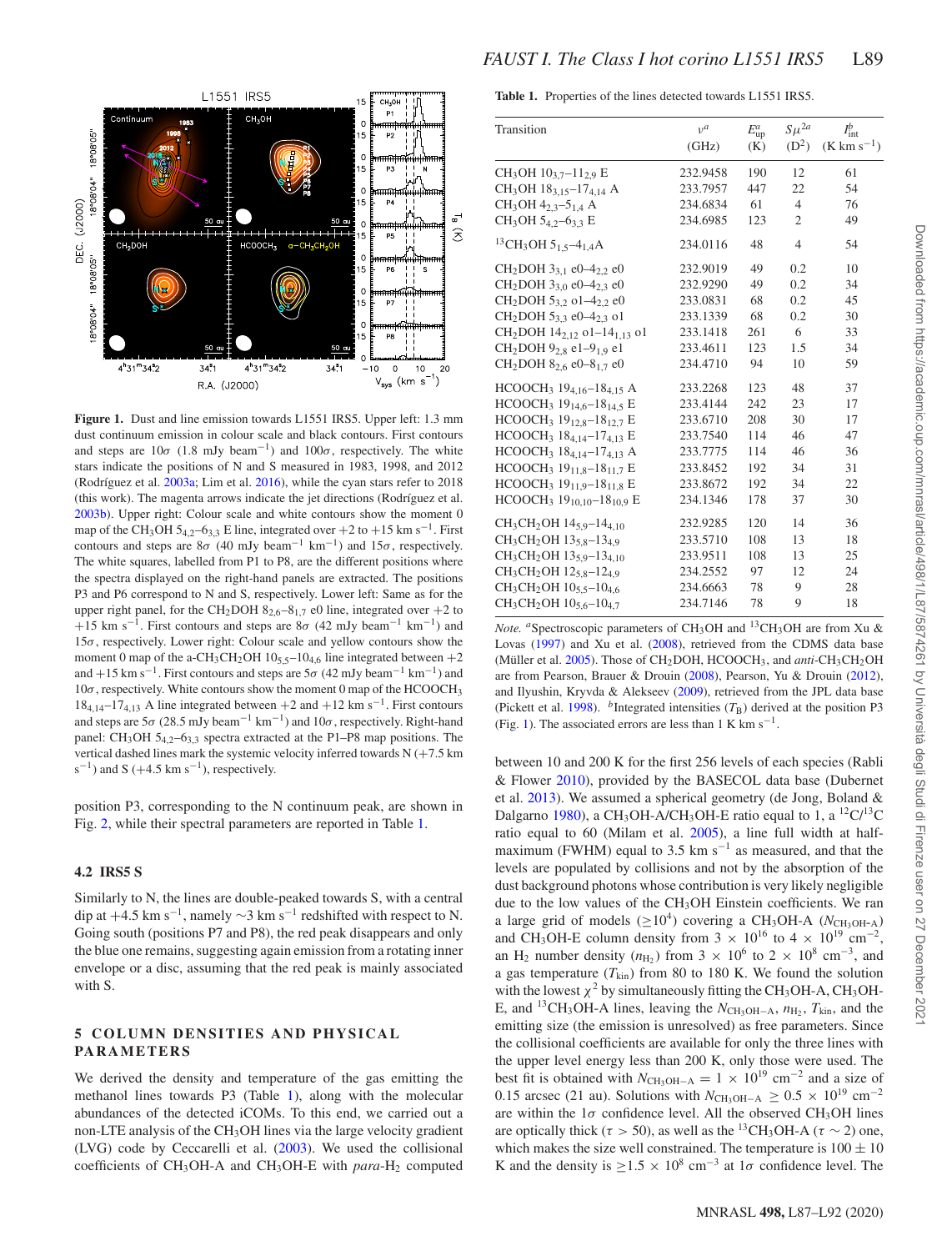

**Figure 2.** Observed line spectra (in  $T_B$  scale) towards IRS5 N (P3 position of Fig. 1). Upper panel: Entire spectrum between 232.8 and 234.7 GHz. Lower panels: Spectra of CH<sub>3</sub>OH, <sup>13</sup>CH<sub>3</sub>OH, CH<sub>2</sub>DOH, HCOOCH<sub>3</sub>, and *anti*-CH<sub>3</sub>CH<sub>2</sub>OH: transitions and upper level energies are reported in the upper left and right corners of each panel, respectively. The vertical dashed line marks the ambient LSR velocity  $(+7.5 \text{ km s}^{-1})$ .

results do not change if we assume a line FWHM of 3.0 or 4.0 km s<sup>-1</sup> and they as the line optical depths are weakly model dependent because of the  $^{13}CH_3OH$  line detection.

Collisional rates are not available for the other molecules, so we used the rotational diagram analysis to estimate their column densities, assuming a source size of 0.15 arcsec as derived from the methanol analysis. In the case of  $CH<sub>2</sub>DOH$ , we derive a rotational temperature of 88  $\pm$  9 K and a column density of (64  $\pm$  11)  $\times$  10<sup>16</sup> cm<sup>-2</sup>. However, as the non-LTE methanol line analysis shows that <sup>-2</sup>. However, as the non-LTE methanol line analysis shows that even the <sup>13</sup>CH<sub>3</sub>OH line is optically thick, we expect the same for the  $CH<sub>2</sub>DOH$  lines, so that the derived column density is a lower limit. For HCOOCH3 and CH3CH2OH, the *E*up range covered by the detected lines is not large enough, so we assumed a rotational temperature of 100 K, based on the methanol LVG analysis, to derive the respective column densities. They are  $(33 \pm 2) \times 10^{16}$  and  $(149 \pm 13) \times 10^{15}$  cm<sup>-2</sup> for methyl formate and ethanol, respectively. With these column densities, the predicted opacity is around 0.3–0.5 for the methyl formate lines and ∼0.2 for the ethanol lines. Therefore, both column densities (Table 2) are not affected by the line opacity.

#### **6 DISCUSSION AND CONCLUSIONS**

#### **6.1 The hot corinos of L1551 IRS5**

The derived gas temperature and the detection of iCOMs make L1551 IRS5 N a hot corino. The present data also suggest the presence of a second hot corino in S, to be confirmed by higher spatial resolution observations. This increases, and perhaps doubles, the number of known Class I hot corinos as, before this work, only two were imaged,

**Table 2.** List of detected iCOMs towards L1551 IRS5 N.

| Species                            | $N_{\text{lines}}^a$ | $E_{\rm u}$                 | $T_{\rm rot}^{b}$ | $N_{\text{tot}}^b$           |
|------------------------------------|----------------------|-----------------------------|-------------------|------------------------------|
|                                    |                      | (K)                         | (K)               | $\rm (cm^{-2})$              |
|                                    |                      | Non-LTE analysis            |                   |                              |
| CH <sub>3</sub> OH                 | 3                    | $61 - 190$                  | 100(10)           | $\geq 1 \times 10^{19c}$     |
| $^{13}$ CH <sub>3</sub> OH         |                      | 48                          |                   |                              |
|                                    |                      | Rotational diagram analysis |                   |                              |
| CH <sub>2</sub> DOH                |                      | $49 - 261$                  | 88(9)             | $\ge 5 \times 10^{17}$       |
| HCOOCH3                            | 8                    | 114-242                     | 100 <sup>d</sup>  | $33(2)\times10^{16d}$        |
| CH <sub>3</sub> CH <sub>2</sub> OH | 6                    | $78 - 120$                  | 100 <sup>d</sup>  | 149(13)<br>$\times 10^{15d}$ |

*Note.* <sup>*a*</sup>Number of lines used in the analysis. <sup>*b*</sup>Parameters derived adopting a source size of 0.15 arcsec, as derived by the non-LTE analysis of the methanol lines. Upper limits and error bars (in parenthesis) are at 1*σ* confidence level. <sup>*c*</sup>Total methanol column density.  ${}^d$ To derive the column density, we assumed  $T_{\text{rot}}$  equal to 100 K, as derived by the methanol non-LTE analysis.

SVS13-A (De Simone et al. 2017; Belloche et al. 2020) and Ser-emb 17 (Bergner et al. 2019a). Besides, our observations are the first to provide the chemical richness of Class I protostars on a Solar system scale. The derived emitting size for N of 0.15 arcsec, equivalent to about 20 au, is consistent with the heating from the central 40  $L_{\odot}$  source, and does not necessarily require an outburst activity. However, note that the 0.15 arcsec sizes are derived assuming a filling factor from a circular Gaussian source emission. If the emission is more elongated in one direction, as would be the case in a rotating envelope and/or disc, this could explain the slightly more extended emission of Fig. 1.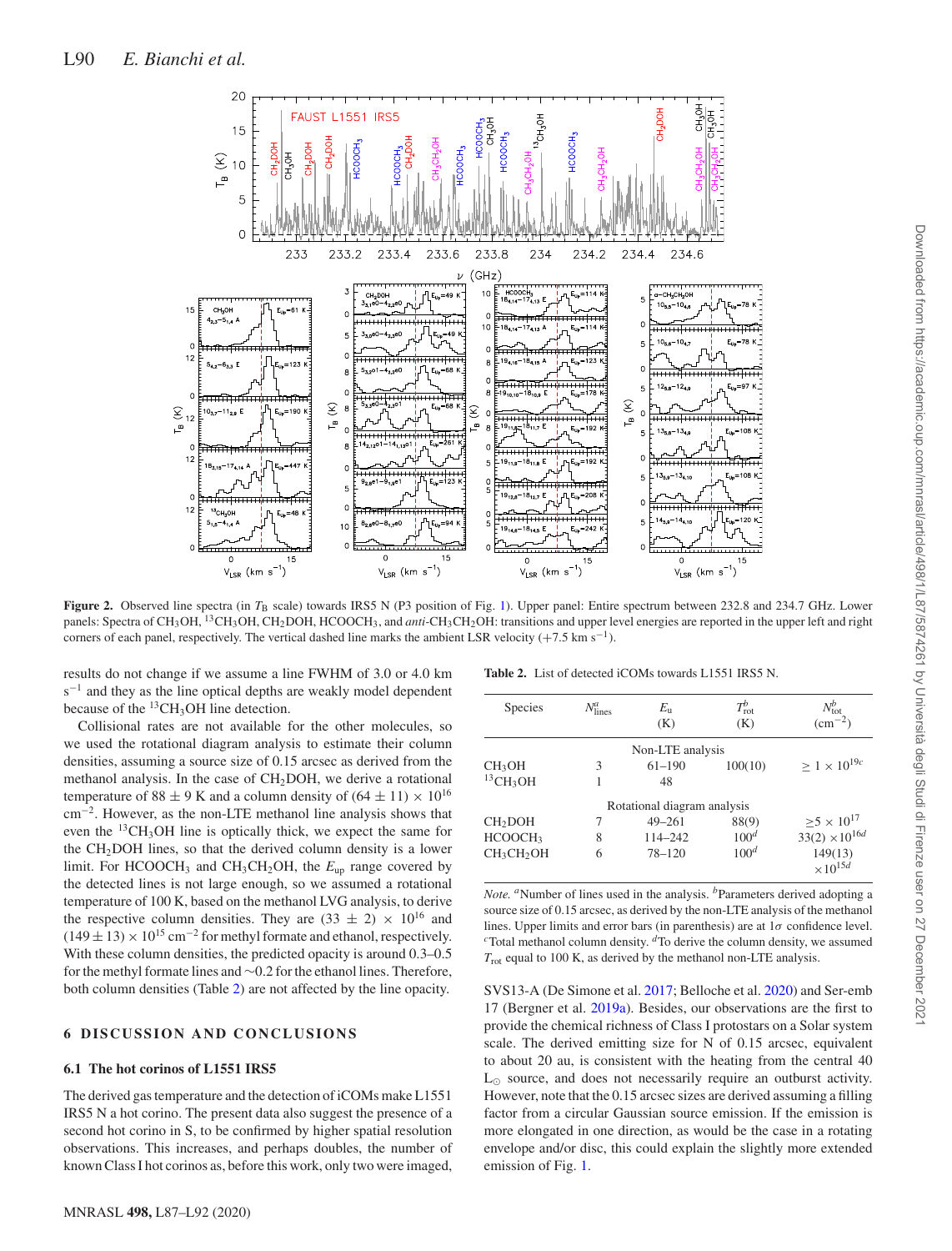One result of this work is that the methanol lines towards L1551 IRS5 N are very optically thick. This implies that we can only establish a lower limit to the true methanol column density. This large methanol line opacity very likely is not a unique property of L1551 IRS5 and it is even more dramatic in Class 0 protostars, with their larger material column densities with respect to Class I sources. This was already clear from the observations of IRAS 16293−2422, where CH<sup>18</sup>OH was used to derive the methanol column density (Jørgensen et al. 2016). Even more dramatically, recent VLA observations showed extremely optically thick methanol lines towards NGC 1333 IRAS 4A1 and IRAS 4A2 (De Simone et al. 2020). Here, we show that even in Class I hot corinos the estimation of the column density of methanol assuming that the  $^{13}$ C isotopologue lines are optically thin can be inaccurate. This fact could explain the contradictory results found by Bianchi et al. (2019b) when comparing the iCOM abundances normalized to methanol in different Class 0 and I protostars. A reliable measure requires the 18O methanol isotopologue detection.

Finally, given the high line optical depths, we cannot estimate the methanol deuteration, because both the derived methanol and deuterated methanol column densities are lower limits,  $\geq 1 \times 10^{19}$  and  $\geq 5 \times 10^{17}$  cm<sup>-2</sup>, respectively. Taking these at face value, methanol deuteration would be of 5 per cent. Again, to obtain a reliable measure requires the detection of  $^{13}CH_2DOH$ .

#### **6.2 Methyl formate and ethanol in Class 0 and I sources**

The methyl formate and ethanol abundances relative to methanol are  $\leq 0.03$  and  $\leq 0.015$ , respectively (Table 2). The methyl formate normalized abundance is compatible with that measured, at comparable spatial scales, towards the Class 0 hot corinos IRAS 16293−2122B (0.03; Jørgensen et al. 2018), HH212 (0.03; Lee et al. 2019), and IRAS 4A and IRAS 2A (0.005 and 0.016; Taquet et al. 2015; López-Sepulcre et al. 2017). The ethanol normalized abundance in L1551 IRS5 N is also similar to the normalized abundances measured in the Class 0 hot corinos mentioned above, namely 0.006–0.02. Finally, both methyl formate and ethanol normalized abundances are similar to those measured in the Class I hot corino of SVS13- A, 0.016 and 0.014, respectively (Bianchi et al. 2019b). A more reliable comparison can be obtained by considering the abundance ratio between methyl formate and ethanol, which are both optically thin. In L1551 IRS5 N, this value is ∼2, a factor of 2 larger than that measured in the Class 0 IRAS 16293−2122B (Jørgensen et al. 2018) and Class I SVS13-A (Bianchi et al. 2019b). Considering all the uncertainties, the Class I L1551 IRS5, similarly to SVS13-A, does not look dramatically different from Class 0 hot corinos with respect to the iCOM relative abundances.

#### **ACKNOWLEDGEMENTS**

This project has received funding from (1) the European Research Council (ERC) under the European Union's Horizon 2020 research and innovation program, for the Project 'The Dawn of Organic Chemistry' (DOC), grant agreement no. 741002; (2) the PRIN-INAF 2016 "The Cradle of Life – GENESIS-SKA (General Conditions in Early Planetary Systems for the Rise of Life with SKA)"; (3) a Grant-in-Aid from Japan Society for the Promotion of Science (KAKENHI: numbers 18H05222, 19H05069, and 19K14753); (4) the Spanish FEDER under project no. ESP2017-86582-C4-1-R; (5) DGAPA, UNAM grants IN112417 and IN112820, and CONACYT, Mexico; (6) ANR of France under contract no. ANR-16-CE31-0013; (7) the French National Research Agency in the framework of the Investissements d'Avenir program (ANR-15-IDEX-02), through the funding of the 'Origin of Life' project of the Univ. Grenoble-Alpes; and (8) the European Union's Horizon 2020 research and innovation programs under projects 'Astro-Chemistry Origins' (ACO), grant no. 811312. This paper makes use of the following ALMA data: ADS/JAO.ALMA#2018.1.01205.L. ALMA is a partnership of ESO (representing its member states), NSF (USA), and NINS (Japan), together with NRC (Canada), MOST and ASIAA (Taiwan), and KASI (Republic of Korea), in cooperation with the Republic of Chile. The Joint ALMA Observatory is operated by ESO, AUI/NRAO, and NAOJ. The National Radio Astronomy Observatory is a facility of the National Science Foundation operated under cooperative agreement by Associated Universities, Inc. We thank the referee, Paul Ho, for his insightful suggestions.

#### **DATA AVAILABILITY**

The raw data will be available on the ALMA archive at the end of the proprietary period (ADS/JAO.ALMA#2018.1.01205.L).

#### **REFERENCES**

- Adams F. C., Lada C. J., Shu F. H., 1987, [ApJ,](http://dx.doi.org/10.1086/164924) 312, 788
- Artur de la Villarmois E., Jørgensen J. K., Kristensen L. E., Bergin E. A., Harsono D., Sakai N., van Dishoeck E. F., Yamamoto S., 2019a, [A&A,](http://dx.doi.org/10.1051/0004-6361/201834877) 626, A71
- Artur de la Villarmois E., Kristensen L. E., Jørgensen J. K., 2019b, [A&A,](http://dx.doi.org/10.1051/0004-6361/201935575) 627, A37
- Belloche A. et al., 2020, [A&A,](http://dx.doi.org/10.1051/0004-6361/201937352) 635, A198
- Bergner J. B., Guzmán V. G., Öberg K. I., Loomis R. A., Pegues J., 2018, [ApJ,](http://dx.doi.org/10.3847/1538-4357/aab664) 857, 69
- Bergner J. B., Martín-Doménech R., Öberg K. I., Jørgensen J. K., Artur de la Villarmois E., Brinch C., 2019a, ACS Earth Space Chem., 3, 1564
- Bergner J. B., Öberg K. I., Walker S., Guzmán V. V., Rice T. S., Bergin E. A., 2019b, [ApJ,](http://dx.doi.org/10.3847/2041-8213/ab48f9) 884, L36
- Bianchi E. et al., 2017, [MNRAS,](http://dx.doi.org/10.1093/mnras/stx252) 467, 3011
- Bianchi E., Ceccarelli C., Codella C., Enrique-Romero J., Favre C., Lefloch B., 2019a, [ACS Earth Space Chem.,](http://dx.doi.org/10.1021/acsearthspacechem.9b00158) 3, 2659
- Bianchi E. et al., 2019b, [MNRAS,](http://dx.doi.org/10.1093/mnras/sty2915) 483, 1850
- Bieging J. H., Cohen M., 1985, [ApJ,](http://dx.doi.org/10.1086/184423) 289, L5
- Caselli P., Ceccarelli C., 2012, [A&AR,](http://dx.doi.org/10.1007/s00159-012-0056-x) 20, 56
- Ceccarelli C., 2004, in Johnstone D., Adams F. C., Lin D. N. C., Neufeld D.A., Ostriker E. C., eds, ASP Conf. Ser. Vol. 323, Star Formation in the Interstellar Medium: In Honor of David Hollenbach, Chris McKee and Frank Shu. Astron. Soc. Pac., San Francisco, p. 195
- Ceccarelli C., Maret S., Tielens A. G. G. M., Castets A., Caux E., 2003, [A&A,](http://dx.doi.org/10.1051/0004-6361:20031243) 410, 587
- Ceccarelli C. et al., 2017, [ApJ,](http://dx.doi.org/10.3847/1538-4357/aa961d) 850, 176
- Codella C. et al., 2016, [A&A,](http://dx.doi.org/10.1051/0004-6361/201527424) 586, L3
- Codella C. et al., 2018, [A&A,](http://dx.doi.org/10.1051/0004-6361/201832765) 617, A10
- Connelley M. S., Reipurth B., 2018, [ApJ,](http://dx.doi.org/10.3847/1538-4357/aaba7b) 861, 145
- Crimier N. et al., 2010, [A&A,](http://dx.doi.org/10.1051/0004-6361/200913499) 516, A102
- Cruz-Sáenz de Miera F., Kóspál Á., Ábrahám P., Liu H. B., Takami M., 2019, [ApJ,](http://dx.doi.org/10.3847/2041-8213/ab39ea) 882, L4
- de Jong T., Boland W., Dalgarno A., 1980, A&A, 91, 68
- De Simone M. et al., 2017, [A&A,](http://dx.doi.org/10.1051/0004-6361/201630049) 599, A121
- De Simone M. et al., 2020, [ApJ,](http://dx.doi.org/10.3847/2041-8213/ab8d41) 896, L3
- Dubernet M.-L. et al., 2013, [A&A,](http://dx.doi.org/10.1051/0004-6361/201220630) 553, A50
- Fedele D. et al., 2018, [A&A,](http://dx.doi.org/10.1051/0004-6361/201731978) 610, A24
- Fridlund C. V. M., Bergman P., White G. J., Pilbratt G. L., Tauber J. A., 2002, [A&A,](http://dx.doi.org/10.1051/0004-6361:20011519) 382, 573
- Fridlund C. V. M., Liseau R., Djupvik A. A., Huldtgren M., White G. J., Favata F., Giardino G., 2005, [A&A,](http://dx.doi.org/10.1051/0004-6361:20042399) 436, 983
- Ilyushin V., Kryvda A., Alekseev E., 2009, [J. Mol. Spectrosc.,](http://dx.doi.org/10.1016/j.jms.2009.01.016) 255, 32
- Jørgensen J. K., Schöier F. L., van Dishoeck E. F., 2004, [A&A,](http://dx.doi.org/10.1051/0004-6361:20034440) 416, 603
- Jørgensen J. K. et al., 2016, [A&A,](http://dx.doi.org/10.1051/0004-6361/201628648) 595, A117